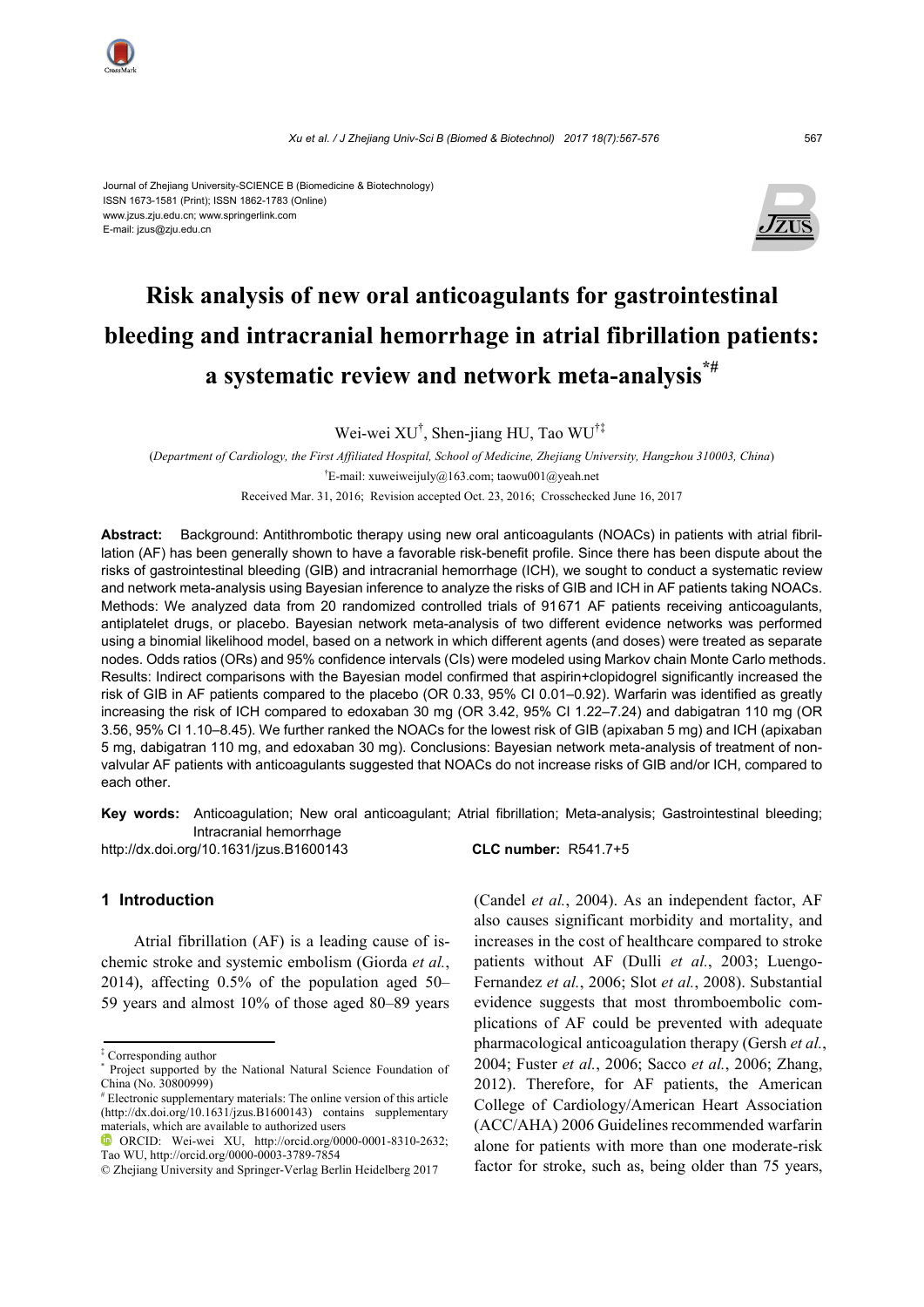hypertension, heart failure, impaired left ventricular systolic function (ejection fraction 35% or less or fractional shortening less than 25%), or diabetes (Fuster *et al.*, 2006; Sacco *et al.*, 2006). However, vitamin K antagonists (VKAs) have a narrow therapeutic window and regular monitoring of the international normalized ratio (INR) is required. Many reasons exist that can prevent patients from being treated with VKAs correctly, including drug interactions, increased risk of hemorrhage, inadequate compliance with INR monitoring, and a desire by the patient to avoid VKA therapy. Asians seem to do poorly on VKAs, which is associated with lower efficacy, less safety, and more events of major bleeding such as gastrointestinal bleeding (GIB) (Chen *et al.*, 2014). Asians also seem to have poorer anticoagulation control, as reflected by low time in therapeutic ranges (TTRs), than non-Asians. As a second choice, many of those patients are treated with aspirin and/or clopidogrel instead, which could be potentially problematic, particularly in those with co-morbidities (Camm *et al.*, 2012; January *et al.*, 2014).

Therefore, over the past several years, new oral anticoagulants (NOACs) have been developed and approved for stroke prevention in AF patients. Unlike warfarin, which inhibits vitamin K-dependent synthesis of clotting factors II, VII, IX, and X, NOACs inhibit coagulation by directly and specifically binding to the active site of either thrombin (dabigatran) or factor Xa (rivaroxaban, apixaban, and edoxaban). Relative to warfarin, NOACs have rapid onset of action, and in patients with normal renal and hepatic function, rapid offset of action. This obviates the need for bridging therapy with a rapidly-acting parenteral anticoagulant. Moreover, unlike warfarin, these agents do not interact with dietary constituents or alcohol, have few reported drug interactions, and monitoring of their anticoagulant intensity is not routinely required due to their predictable anticoagulant effects. Thus, these NOACs provide important clinical advantages over traditional anticoagulation agents and have been proven to be either superior to or equal to warfarin for the prevention of stroke and systemic embolus (Granger *et al.*, 2011; Levi *et al.*, 2011; Patel *et al.*, 2011).

Since 2012, the European Society of Cardiology (ESC) Guidelines for AF recommend that patients with AF be managed with NOACs alone for the remainder of their lives (Camm *et al.*, 2012). The 2014 American Heart Association (AHA)/American College of Cardiology (ACC)/Heart Rhythm Society (HRS) AF Treatment Guidelines state that the NO-ACs (dabigatran, rivaroxaban, and apixaban) be used alongside warfarin as preferred therapy (January *et al.*, 2014). Although the above-mentioned management with NOACs improves outcomes and shows a favorable risk-benefit profile for AF patients, some randomized controlled trials (RCTs) (Alexander *et al.*, 2011; Mega *et al.*, 2012) and recent meta-analyses suggested potentially increased or uncertain risks of GIB and intracranial hemorrhage (ICH) (Granger *et al.*, 2011; Patel *et al.*, 2011; Chatterjee *et al.*, 2013; Gomez-Outes *et al.*, 2013; Holster *et al.*, 2013; Ruff *et al.*, 2014). As a consequence, the management of patients taking NOACs still remains a clinical challenge in terms of efficacy and safety. Due to the lack of direct head-to-head trials comparing the NOACs, a careful review of updated literature regarding GIB and ICH risks attributable to NOACs is warranted and particularly relevant because AF patients taking NOACs often have other co-morbidities and concomitantly use other drugs, which may substantially increase risks of GIB and ICH. Furthermore, in contrast with traditional coagulants, no clinically tested antidote is currently available for NOACs, thereby hampering therapeutic options in the event of GIB and ICH (Granger *et al.*, 2011; Levi *et al.*, 2011; Patel *et al.*, 2011). Thus, we aimed to perform a systematic review and pair-wise (direct) and warfarin-adjusted network (indirect) meta-analyses focusing on the risks of GIB and ICH of all currently used anticoagulants in the AF population.

#### **2 Materials and methods**

#### **2.1 Data sources and search strategy**

A comprehensive literature search was conducted to identify RCTs reporting GIB or ICH in patients receiving NOACs compared with standard warfarin treatment. Two independent reviewers (WX and TW) searched MEDLINE, EMBASE, and the Cochrane databases of systematic reviews through April 2014 with no language restrictions using medical subject heading terms and key words to identify RCTs including "apixaban" OR "rivaroxaban" OR "dabigatran" OR "edoxaban" AND "atrial fibrillation" AND "humans" AND "randomized controlled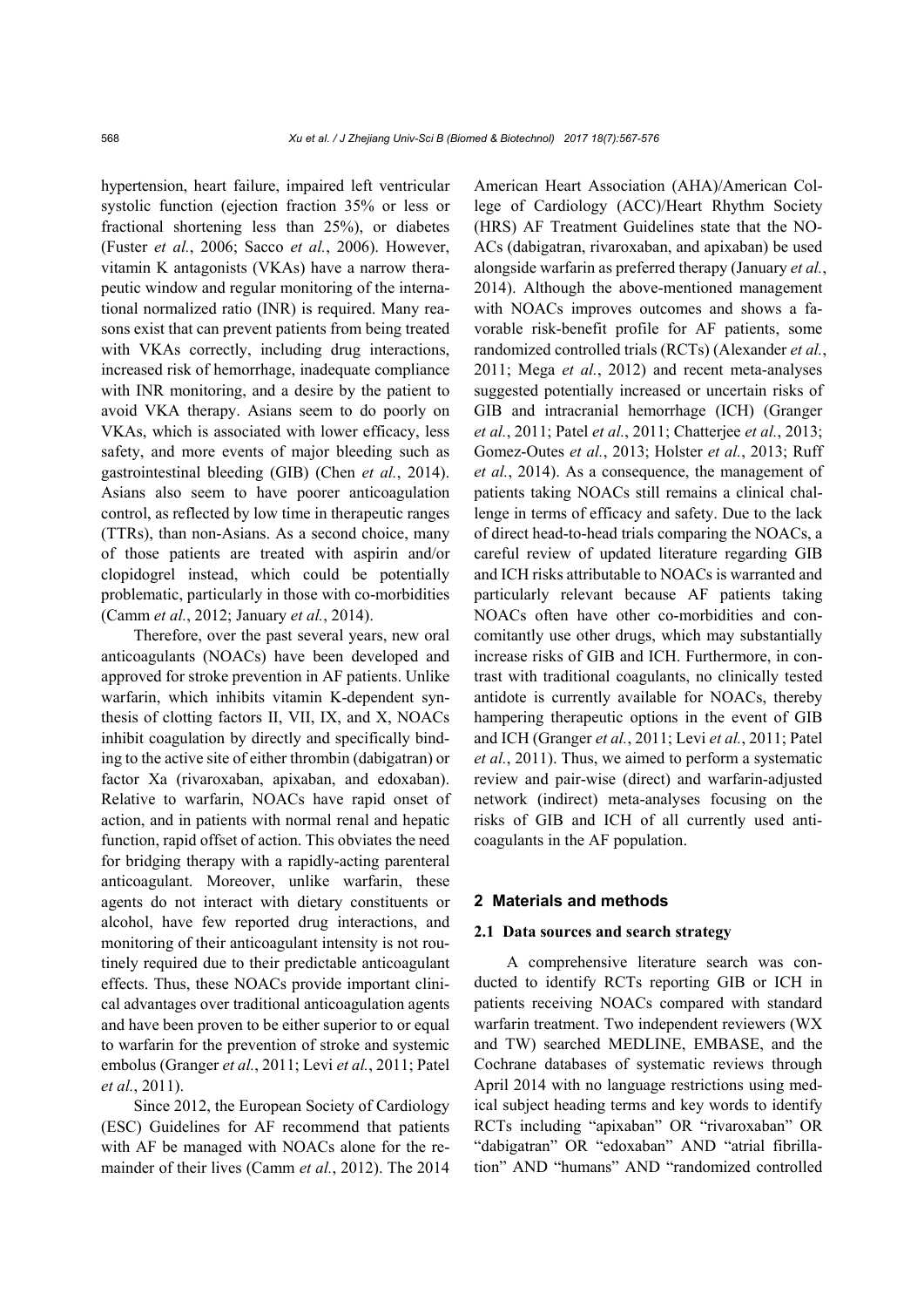trial". We also reviewed the reference lists of published meta-analyses of anticoagulant and antiplatelet therapies and GIB and ICH events in patients with AF. The electronic search strategy was complemented by a manual review of reference lists of included articles.

### **2.2 Study selection**

Search results were combined and duplicates were removed. Studies were first screened based on title and abstract for relevance, after which the full text was reviewed. Studies had to meet the following inclusion criteria: (a) randomized controlled phase II or III trials of VKAs, aspirin, clopidogrel, and novel oral anticoagulants in patients with non-valvular AF; (b) randomized treatment allocation; and (c) intentionto-treat analysis. To reflect current practice patterns, we excluded studies or study arms in which VKAs were administered at non-standard doses (e.g. low fixed doses) or where antiplatelet agents other than aspirin or clopidogrel were tested.

#### **2.3 Data abstraction and quality assessment**

The outcome of this systematic review was the risks of GIB and ICH. GIB was considered as at least one episode of clinically apparent hematemesis (frank blood or coffee-ground material that tested positive for blood), melena, or spontaneous rectal bleeding (if more than a few spots) or endoscopically confirmed bleeding, and was judged as either major or clinically relevant non-major depending upon the severity (Gibson *et al.*, 2011). ICH was defined as bleeding within the skull, including hemorrhages in the brain and the three meningeal membranes and was diagnosed with clinical symptoms or a computed tomography (CT) scan. The quality of included studies was assessed according to the Cochrane Reviewers' Handbook (Higgins and Green, 2006). Both manuscript and protocol, if available online, were scanned for relevant information on quality.

#### **2.4 Statistical analysis**

Outcomes were allocated according to the intention-to-treat principle. Only outcomes occurring during the time period that patients received study drugs, placebo, or observation were included within the analyses. Bayesian network meta-analyses and direct, frequentist, pairwise meta-analyses were conducted for all outcomes. Bayesian network metaanalyses were performed with a binomial likelihood model. Bayesian methods have been widely used in recent years after first being introduced to metaanalysis in 2011 (Dias *et al*., 2011). They can borrow strength from indirect evidence to gain certainty about all treatment comparisons and allow for estimation of comparative effects that have not been investigated head-to-head in randomized clinical trials. Bayesian methods also allow the straightforward calculation of rank probabilities of a set of alternative treatments. The network meta-analysis was based on a network in which different agents (and doses) were treated as separate nodes (aspirin 100 mg daily, aspirin+clopidogrel, VKA, apixaban 5 mg twice daily, rivaroxaban 20 mg daily, and dabigatran 110 mg and 150 mg twice daily).

Odds ratios (ORs) and 95% confidence intervals (CIs) were modeled using Markov chain Monte Carlo methods. We obtained the corresponding 95% CI using the 2.5th and 97.5th percentiles of the posterior distribution, which could be interpreted in a way similar to conventional 95% CIs. We used adjusted continuity corrections of 0.5 to account for studies with no events (Sweeting *et al.*, 2004). We calculated the probability that each drug was the most efficacious regimen by counting the proportion of iterations of the Markov chain in which each drug had the highest OR (Dias *et al.*, 2011). To ensure convergence, we assessed trace plots and the Brooks-Gelman-Rubin statistic (Spiegelhalter *et al*., 2004) (Figs. S1 and S2). Analyses were performed using R 3.0.2 (R Language and Environment for Statistical Computing) and WinBUGS software (MRC Biostatistics Unit).

A network meta-analysis also required that studies were sufficiently similar to pool their results (Dias *et al.*, 2013; Jansen and Naci, 2013). We assessed available study and patient characteristics to ensure similarity and to investigate the potential effect of heterogeneity on effect estimates. We used the node splitting method to calculate the inconsistency of the model. We then evaluated the agreement between the direct and indirect evidence and reported its Bayesian *P*-value (Lumley, 2002). Inconsistency analyses were performed using R 3.0.2.

Additionally, results from our network metaanalysis were qualitatively compared with direct, frequentist, and pairwise estimates. Pairwise metaanalyses were performed using R 3.0.2.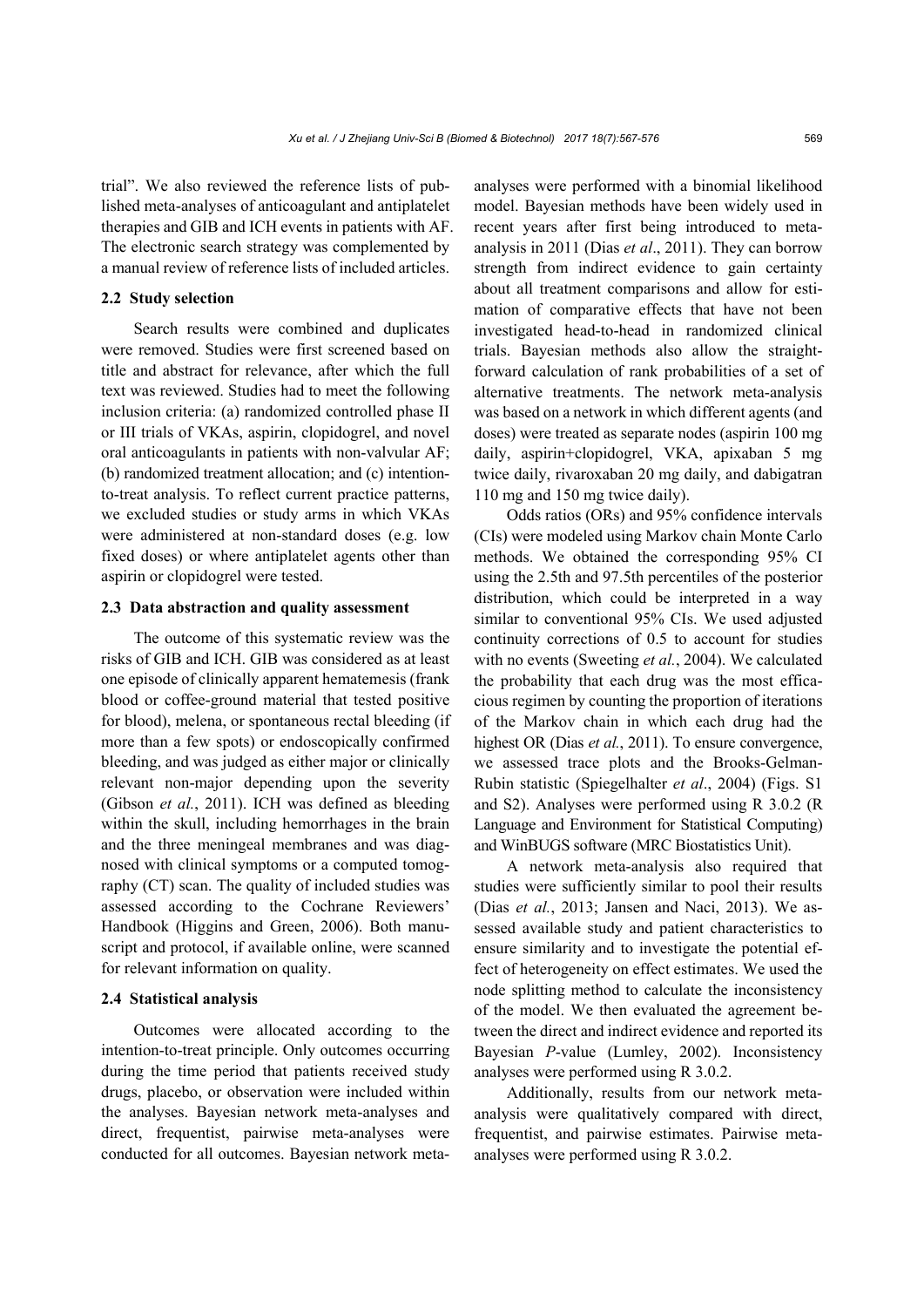# **3 Results**

Of the 518 studies identified, 498 were excluded due to nonrandomized design, registry data, case series, subgroup analysis, post-hoc analysis, low-dose warfarin, or use of antiplatelet agents other than aspirin or clopidogrel. The detailed flow-chart showing study selection is shown in Fig. 1. Twenty studies (Petersen *et al.*, 1989; Connolly *et al.*, 1991; 2006; 2009a; 2009b; 2011; The Boston Area Anticoagulation Trial for Atrial Fibrillation Investigators, 1991; Ezekowitz *et al.*, 1992; Gullov *et al.*, 1998; Hellemons *et al.*, 1999; Hu *et al.*, 2006; Sato *et al.*, 2006; Mant *et al.*, 2007; Chung *et al.*, 2011; Levi *et al.*, 2011; Ogawa *et al.*, 2011; Hori *et al.*, 2012; Mega *et al.*, 2012; Yamashita *et al.*, 2012; Giugliano *et al.*, 2013) with 91671 AF patients met our inclusion criteria and were included in the analysis. Ten different strategies were identified: aspirin, aspirin+clopidogrel, dabigatran 150 mg twice daily, dabigatran 110 mg twice daily, adjusted dose of VKAs, rivaroxaban, apixaban, edoxaban 30 mg daily, edoxaban 60 mg

daily, and placebo/control. Table S1 depicts baseline characteristics of the included studies. Table S2 depicts quality assessments. Overall, a low risk of bias was identified. All studies provided adequate sequence generation, reported outcomes completely, and were free of selective reporting bias. All 20 studies were designed as RCTs.

# **3.1 Gastrointestinal bleeding**

Indirect comparisons of GIB among the abovementioned 10 strategies including placebo treatment revealed that only aspirin+clopidogrel increased the risk of GIB compared to placebo (OR 0.33, 95% CI 0.01–0.92). No significant statistical differences were found in AF patients treated with aspirin, aspirin+ clopidogrel, warfarin, or NOACs (dabigatran, edoxaban, rivaroxaban, apixaban) compared to placebo or to each other (Table 1). Furthermore, no single drug or drug combination was identified as conferring significantly lower or higher risk of GIB. The detailed ORs and 95% CIs defining GIB risks in AF patients treated with different anticoagulation strategies are listed in Table 1.



**Fig. 1 Flow chart of study selection**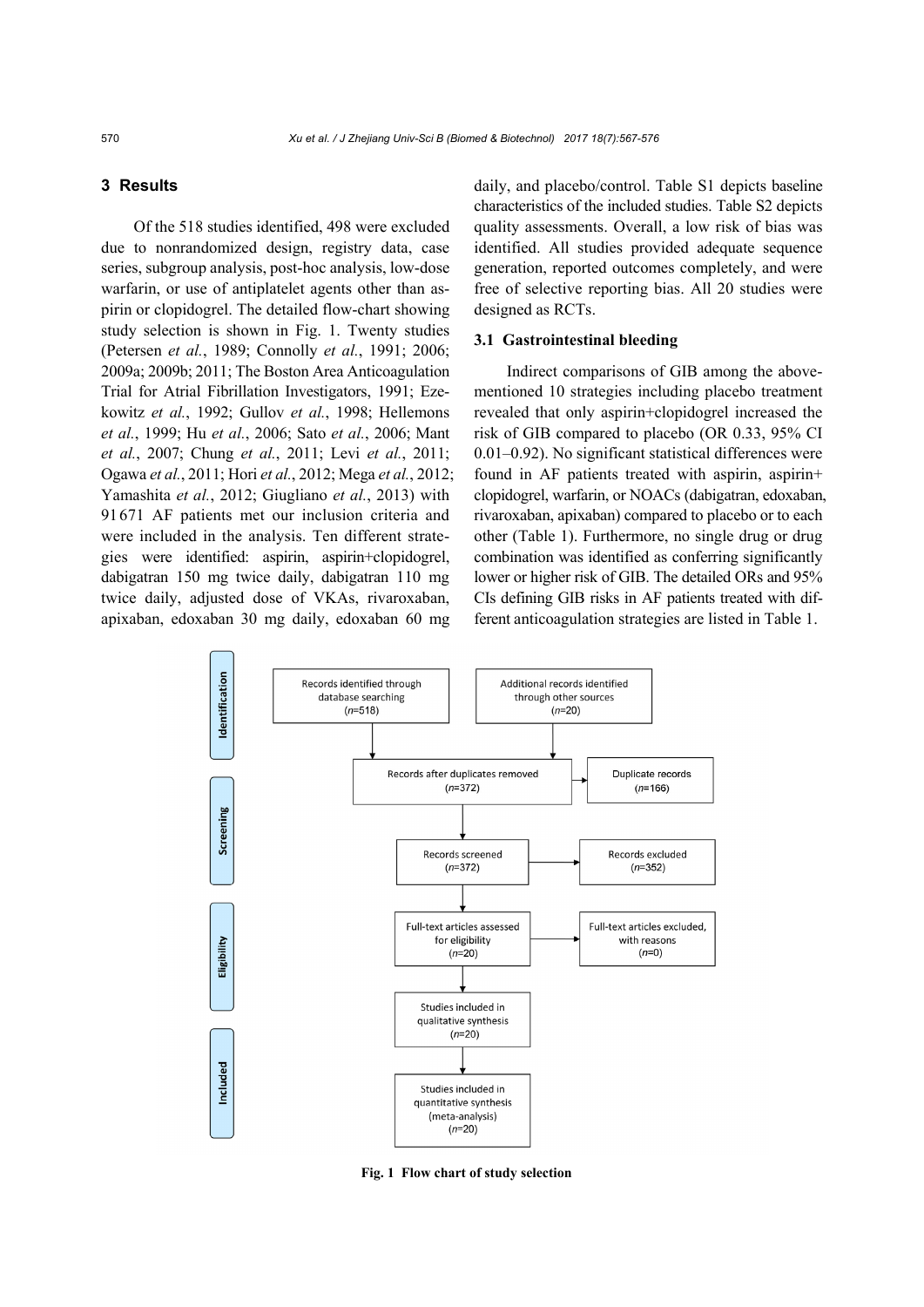#### **3.2 Intracranial hemorrhage**

Although no significant differences in ICH were found between any anticoagulant and placebo, warfarin conferred a significantly greater risk of ICH compared to edoxaban 30 mg (OR 3.42, 95% CI 1.22–7.24) and dabigatran 110 mg (OR 3.56, 95% CI 1.10–8.45). No NOACs increased the risk of ICH compared to standard care or placebo treatment. A detailed comparison of ORs and 95% CIs between anti-coagulation strategies is given in Table 2.

# **3.3 Treatment ranking**

We ranked the risks of GIB and ICH in AF patients taking anti-coagulants. We defined the probability for the highest and second highest rate of GIB/ICH as a basis for ranking since it shows a larger degree of dispersion compared to other statistics (e.g. the probability of highest rate of GIB/ICH, or surface under the cumulative ranking curve). As a result, aspirin+clopidogrel, edoxaban 60 mg, and placebo were identified as having the greatest risk of GIB, and

**Table 1 Odds ratios (ORs) and 95% confidence intervals (CIs) for network meta-analyses of GIB** 

| Strategy                  |      | Edo $30 \text{ mg}$ Edo $60 \text{ mg}$ |       |       | Riva Dab 110 mg Dab 150 mg Api 5 mg                                                                                                                         |             | Warfarin | Asp  | $Asp+Clo$ | Placebo     |
|---------------------------|------|-----------------------------------------|-------|-------|-------------------------------------------------------------------------------------------------------------------------------------------------------------|-------------|----------|------|-----------|-------------|
| Edo $30 \text{ mg}$       | 1.00 | 0.61                                    | 0.68  | 0.56  | 0.33                                                                                                                                                        | 0.88        | 0.96     | 0.91 | 0.14      | 1.06        |
|                           |      |                                         |       |       | $(1.00, 1.00)$ $(0.19, 5.26)$ $(0.17, 20.00)$ $(0.09, 25.00)$ $(0.06, 20.00)$ $(0.16, 12.50)$ $(0.25, 11.00)$ $(0.22, 6.25)$ $(0.02, 3.13)$ $(0.63, 25.00)$ |             |          |      |           |             |
| $Edo 60$ mg               | 1.63 | 1.00                                    | 0.49  | 0.28  |                                                                                                                                                             | $0.25$ 0.74 | 0.61     | 0.89 | 0.11      | 0.68        |
|                           |      |                                         |       |       | $(0.19, 5.30)$ $(1.00, 1.00)$ $(0.12, 33.33)(0.08, 33.30)(0.05, 25.00)(0.14, 14.28)(0.21, 20.00)$ $(0.22, 7.14)$ $(0.03, 5.00)$ $(0.04, 33.00)$             |             |          |      |           |             |
| Riva                      | 1.45 | 2.03                                    | 1.00  | 0.36  | 0.17                                                                                                                                                        | 0.52        | 0.75     | 0.43 | 0.08      | 0.68        |
|                           |      |                                         |       |       | $(0.05, 5.68)$ $(0.03, 8.25)$ $(1.00, 1.00)$ $(0.08, 33.30)$ $(0.06, 11.11)$ $(0.09, 7.14)$ $(0.22, 3.70)$ $(0.08, 5.00)$ $(0.01, 2.12)$ $(0.14, 12.5)$     |             |          |      |           |             |
| Dab $110 \text{ mg}$ 1.78 |      | 3.62                                    | 2.75  |       | $1.00 \t 0.42 \t 0.23 \t 0.49$                                                                                                                              |             |          | 0.25 | 0.04      | 0.54        |
|                           |      |                                         |       |       | $(0.04, 10.88)(0.03, 13.18)(0.09, 14.89)$ $(1.00, 1.00)$ $(0.08, 5.56)$ $(0.06, 14.28)$ $(0.16, 9.09)$ $(0.07, 9.09)$ $(0.01, 3.70)$ $(0.10, 25.00)$        |             |          |      |           |             |
| Dab 150 mg                | 3.02 | 3.91                                    |       |       | 6.00 2.40 1.00 0.67 0.90                                                                                                                                    |             |          | 0.57 | 0.10      | 0.84        |
|                           |      |                                         |       |       | $(0.05, 15.31)(0.04, 19.52)(0.13, 16.39)(0.18, 11.82)(1.00, 1.00)(0.10, 16.67)(0.21, 5.00)(0.10, 11.11)(0.02, 6.67)(0.20, 33.30)$                           |             |          |      |           |             |
| Api 5 mg                  | 1.14 | 1.35                                    | 1.92  | 4.34  |                                                                                                                                                             | 1.50 1.00   | 0.80     | 0.61 | 0.15      | 0.79        |
|                           |      |                                         |       |       | $(0.08, 6.29)$ $(0.07, 6.93)$ $(0.14, 10.85)$ $(0.07, 15.42)$ $(0.06, 9.64)$ $(1.00, 1.00)$ $(0.26, 5.00)$ $(0.20, 4.00)$ $(0.03, 1.64)$ $(0.25, 9.00)$     |             |          |      |           |             |
| Warfarin                  | 1.04 | 1.63                                    | 1.33  |       | 2.05 1.10 1.25 1.00                                                                                                                                         |             |          | 0.63 | 0.12      | 0.84        |
|                           |      |                                         |       |       | $(0.09, 3.99)$ $(0.05, 4.81)$ $(0.27, 4.48)$ $(0.11, 6.25)$ $(0.10, 4.72)$ $(0.20, 3.88)$ $(1.00, 1.00)$ $(0.18, 2.94)$ $(0.03, 1.61)$ $(0.25, 9.00)$       |             |          |      |           |             |
| Asp                       | 1.09 | 1.12                                    | 2.30  | 4.06  | 1.75                                                                                                                                                        | 1.63        | 1.60     | 1.00 | 0.18      | 0.99        |
|                           |      |                                         |       |       | $(0.16, 4.56)$ $(0.14, 4.47)$ $(0.20, 12.32)$ $(0.11, 14.73)$ $(0.09, 10.63)$ $(0.25, 5.10)$ $(0.34, 5.49)$ $(1.00, 1.00)$ $(0.06, 15.15)$ $(0.28, 16.67)$  |             |          |      |           |             |
| $Asp+Clo$                 | 7.19 | 8.91                                    | 11.71 | 28.08 |                                                                                                                                                             | 9.98 6.61   | 8.54     | 5.41 | 1.00      | <b>3.00</b> |
|                           |      |                                         |       |       | $(0.32, 44.16)(0.20, 29.72)(0.47, 62.54)(0.27, 83.46)(0.15, 65.24)(0.61, 37.37)(0.62, 38.73)(0.66, 17.84)(1.00, 1.00)$ (1.08, 10.00)                        |             |          |      |           |             |
| Placebo                   | 0.94 | 1.47                                    | 1.49  |       | 1.86 1.19 1.26 1.19                                                                                                                                         |             |          | 1.01 | 0.33      | 1.00        |
|                           |      |                                         |       |       | $(0.04, 5.69)$ $(0.03, 3.93)$ $(0.08, 7.00)$ $(0.04, 9.77)$ $(0.03, 4.88)$ $(0.06, 4.74)$ $(0.11, 3.93)$ $(0.06, 3.50)$ $(0.01, 0.92)$ $(1.00, 1.00)$       |             |          |      |           |             |

OR (95% CI) of drug named in row versus column. Interventions are reported in alphabetical order. Results are ORs in the row-defining treatment compared with ORs in the column-defining treatment. For efficacy, ORs <1 favor row-defining treatment. To obtain ORs for comparisons in the opposite direction, reciprocals should be taken. Significant results are in bold. Edo, edoxaban; Riva, rivaroxaban; Dab, dabigatran; Api, apixaban; Asp, aspirin; Clo, clopidogrel

**Table 2 Odds ratios (ORs) and 95% confidence intervals (CIs) for network meta-analyses of ICH**

| Strategy                  |                 | Edo 30 mg Edo 60 mg |      | Riva Dab 110 mg Dab 150 mg Api 5 mg Warfarin |      |      | Asp  | Asp+Clo                                                                                                                                               | Placebo |
|---------------------------|-----------------|---------------------|------|----------------------------------------------|------|------|------|-------------------------------------------------------------------------------------------------------------------------------------------------------|---------|
| Edo $30 \text{ mg}$ 1.00  |                 | 0.59                |      | $0.45$ $0.83$ $0.63$                         | 0.51 | 0.29 | 0.54 | 0.50                                                                                                                                                  | 0.35    |
|                           |                 |                     |      |                                              |      |      |      | $(1.00, 1.00)$ $(0.26, 1.79)$ $(0.17, 1.75)$ $(0.28, 4.17)$ $(0.21, 3.13)$ $(0.21, 1.85)$ $(0.14, 0.82)$ $(0.21, 2.05)$ $(0.19, 2.17)$ $(0.11, 2.17)$ |         |
| Edo $60$ mg               | 1.70            | 1.00                |      | $0.66$ 1.23 $0.94$ 0.75 0.43                 |      |      | 0.81 | 0.74                                                                                                                                                  | 0.53    |
|                           |                 |                     |      |                                              |      |      |      | $(0.56, 3.82)$ $(1.00, 1.00)$ $(0.24, 2.70)$ $(0.44, 5.56)$ $(0.34, 4.54)$ $(0.27, 2.61)$ $(0.19, 1.15)$ $(0.29, 2.70)$ $(0.28, 3.12)$ $(0.16, 2.78)$ |         |
| Riva                      | 2.20            | 1.51                | 1.00 | 1.51 1.15 0.93                               |      | 0.55 | 1.00 | 0.93                                                                                                                                                  | 0.67    |
|                           |                 |                     |      |                                              |      |      |      | $(0.57, 5.76)$ $(0.37, 4.20)$ $(1.00, 1.00)$ $(0.46, 6.25)$ $(0.41, 4.54)$ $(0.32, 3.33)$ $(0.25, 1.32)$ $(0.38, 3.22)$ $(0.34, 4.00)$ $(0.21, 3.85)$ |         |
|                           | Dab 110 mg 1.20 | 0.81                |      | $0.66$ $1.00$ $0.67$ $0.50$ $0.28$           |      |      | 0.52 | 0.48                                                                                                                                                  | 0.33    |
|                           |                 |                     |      |                                              |      |      |      | $(0.24, 3.51)$ $(0.18, 2.28)$ $(0.16, 2.19)$ $(1.00, 1.00)$ $(0.26, 2.38)$ $(0.17, 1.81)$ $(0.12, 0.91)$ $(0.19, 1.96)$ $(0.18, 2.32)$ $(0.10, 2.22)$ |         |
| Dab $150 \text{ mg}$ 1.59 |                 |                     |      | $1.06$ 0.87 1.49 1.00 0.65 0.40 0.68         |      |      |      | 0.63                                                                                                                                                  | 0.45    |
|                           |                 |                     |      |                                              |      |      |      | $(0.32, 4.66)$ $(0.22, 2.95)$ $(0.22, 2.45)$ $(0.42, 3.85)$ $(1.00, 1.00)$ $(0.23, 2.27)$ $(0.17, 1.04)$ $(0.26, 2.38)$ $(0.24, 3.00)$ $(0.15, 2.86)$ |         |
| Api 5 mg                  | 1.95            | 1.33                | 1.07 | 2.00 1.55 1.00 0.50                          |      |      | 0.92 | 0.85                                                                                                                                                  | 0.60    |
|                           |                 |                     |      |                                              |      |      |      | $(0.54, 5.35)$ $(0.38, 3.75)$ $(0.30, 3.14)$ $(0.55, 5.89)$ $(0.44, 4.26)$ $(1.00, 1.00)$ $(0.28, 1.09)$ $(0.41, 2.94)$ $(0.34, 3.33)$ $(0.20, 3.22)$ |         |
| Warfarin                  | 3.42            | 2.31                |      | 1.82 3.56 2.70 2.01 1.00 1.85 1.69           |      |      |      |                                                                                                                                                       | 1.21    |
|                           |                 |                     |      |                                              |      |      |      | $(1.22, 7.24)$ $(0.87, 5.16)$ $(0.76, 4.04)$ $(1.10, 8.45)$ $(0.96, 5.97)$ $(0.92, 3.62)$ $(1.00, 1.00)$ $(0.98, 3.84)$ $(0.83, 4.54)$ $(0.50, 5.00)$ |         |
| Asp                       | 1.85            | 1.24                | 1.00 | 1.93 1.46 1.08 0.54                          |      |      | 1.00 | 0.87                                                                                                                                                  | 0.60    |
|                           |                 |                     |      |                                              |      |      |      | $(0.49, 4.80)$ $(0.37, 3.42)$ $(0.31, 2.63)$ $(0.51, 5.27)$ $(0.42, 3.89)$ $(0.34, 2.45)$ $(0.26, 1.02)$ $(1.00, 1.00)$ $(0.41, 2.13)$ $(0.22, 2.70)$ |         |
| $Asp+Clo$                 | 2.00            | 1.35                | 1.07 | 2.09 1.59 1.18 0.59 1.14                     |      |      |      | 1.00                                                                                                                                                  | 0.61    |
|                           |                 |                     |      |                                              |      |      |      | $(0.46, 5.19)$ $(0.32, 3.51)$ $(0.25, 2.94)$ $(0.43, 5.53)$ $(0.33, 4.15)$ $(0.30, 2.91)$ $(0.22, 1.20)$ $(0.47, 2.43)$ $(1.00, 1.00)$ $(0.20, 3.22)$ |         |
| Placebo                   | 2.82            | 1.90                | 1.49 | 2.98 2.22 1.66                               |      | 0.82 | 1.66 | 1.63                                                                                                                                                  | 1.00    |
|                           |                 |                     |      |                                              |      |      |      | $(0.46, 8.89)$ $(0.36, 6.13)$ $(0.26, 4.76)$ $(0.45, 9.64)$ $(0.35, 6.85)$ $(0.31, 4.88)$ $(0.20, 2.01)$ $(0.37, 4.54)$ $(0.31, 5.09)$ $(1.00, 1.00)$ |         |

OR (95% CI) of drug named in row versus column. Interventions are reported in alphabetical order. Results are ORs in the row-defining treatment compared with ORs in the column-defining treatment. For efficacy, ORs <1 favor row-defining treatment. To obtain ORs for comparisons in the opposite direction, reciprocals should be taken. Significant results are in bold. Edo, edoxaban; Riva, rivaroxaban; Dab, dabigatran; Api, apixaban; Asp, aspirin; Clo, clopidogrel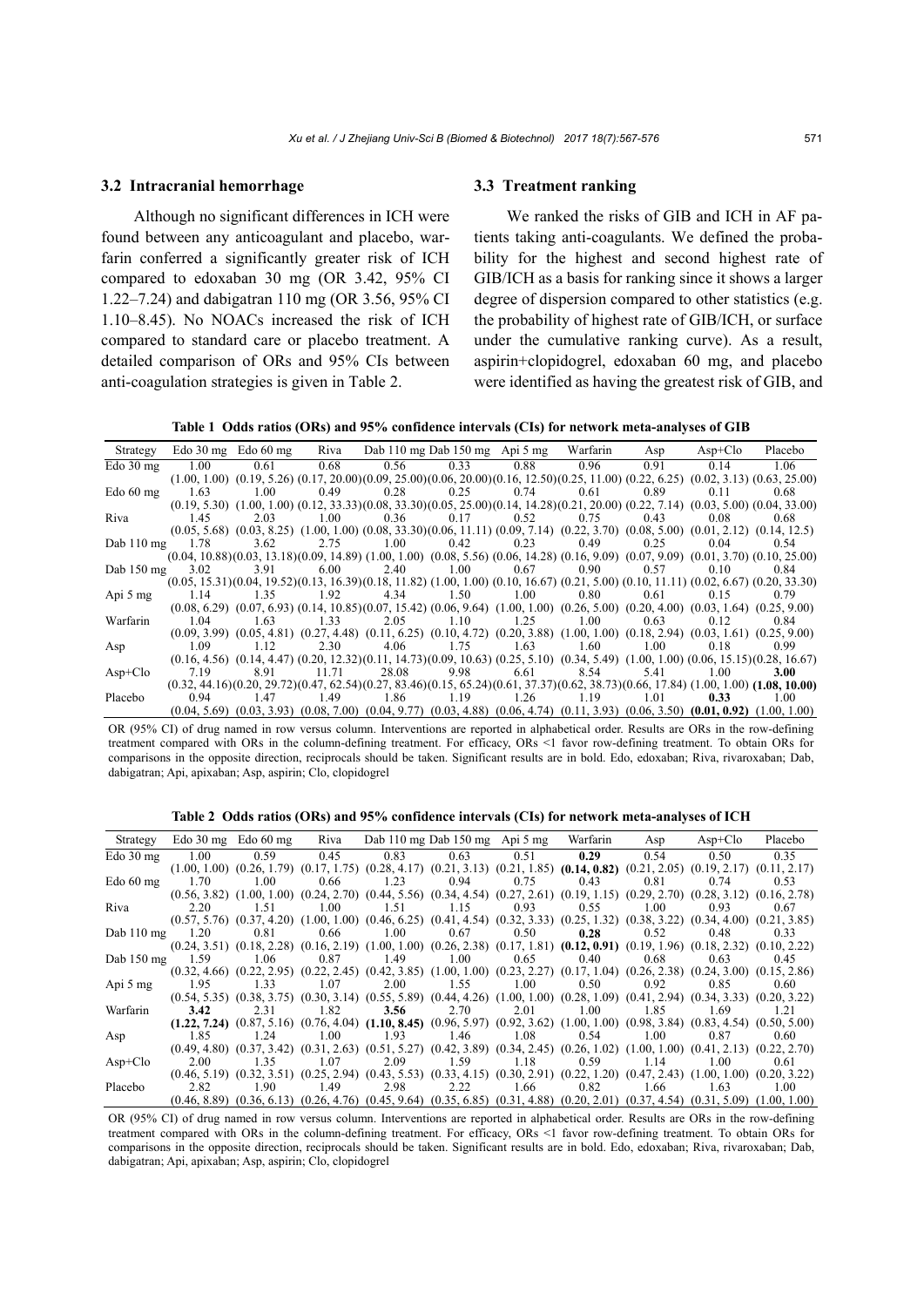apixaban 5 mg, warfarin, and aspirin had the lowest risk. Warfarin, aspirin+clopidogrel, and rivaroxaban had the greatest risk of ICH, and apixaban 5 mg, dabigatran 110 mg, and edoxaban 30 mg had the lowest risk. A detailed ranking is reported in Table 3.

| Strategy    | Probability <sup>®</sup> | (%)   | Ranking |     |  |
|-------------|--------------------------|-------|---------|-----|--|
|             | GIB                      | ICH   | GIB     | ICH |  |
| $Edo$ 30 mg | 21.08                    | 1.21  | 5       | 10  |  |
| Edo $60$ mg | 45.36                    | 6.80  | 2       | 5   |  |
| Riva        | 6.74                     | 24.64 | 7       | 3   |  |
| Dab 110 mg  | 10.99                    | 1.35  | 6       | 9   |  |
| Dab 150 mg  | 30.26                    | 4.34  | 4       | 6   |  |
| Api 5 mg    | 2.19                     | 2.48  | 8       | 8   |  |
| Warfarin    | 0.81                     | 93.54 | 10      |     |  |
| Asp         | 0.86                     | 2.74  | 9       | 7   |  |
| $Asp+Clo$   | 49.85                    | 54.94 | 1       | 2   |  |
| Placebo     | 31.91                    | 7.98  | 3       | 4   |  |

**Table 3 Treatment ranking based on simulations**

\* Probability for the highest and second highest risks. Edo, edoxaban; Riva, rivaroxaban; Dab, dabigatran; Api, apixaban; Asp, aspirin; Clo, clopidogrel

#### **3.4 Network model consistency and heterogeneity**

No major inconsistencies or qualitative differences (e.g. change in directionality of the estimate) were observed when we compared the effect estimates based on direct versus indirect evidence from the comparisons (Tables S3 and S4), supporting the robustness of the model. Connected treatment networks were evaluated to identify heterogeneity and consistency within closed loop evidence structures. All comparisons had little or no heterogeneity. As a secondary endpoint, GIB is defined differently in the initial studies, which indeed influenced the accuracy of this study. After excluding data of Stroke Prevention in Atrial Fibrillation (SPAF-I), Canadian Atrial Fibrillation Anticoagulation (CAFA), Boston Area Anticoagulation Trial for Atrial Fibrillation (BAA-TAF), and Japan Atrial fibrillation and Stroke Trial (JAST), there were no substantial changes in the overall results. Sensitivity assessment for GIB is performed in Table S5.

# **4 Discussion**

AF increases the risk of stroke, a leading cause of death and disability worldwide. The use of oral anticoagulation in patients with AF for stroke prevention, estimated by established criteria, improves outcomes. Although vitamin K antagonism and aspirin (or aspirin with clopidogrel) have been the firstline treatments, NOACs with novel mechanisms of action are now available. These NOACs (direct thrombin inhibitors or factor Xa inhibitors) obviate many of warfarin's shortcomings, and they have demonstrated safety and efficacy in large randomized trials of patients with non-valvular AF. However, major bleeding, such as GIB and ICH, appeared to be limitations of the NOACs. For example, in pivotal stroke prevention in AF trials, NOACs have been associated with an increased risk of major GIB compared with warfarin (Gomez-Outes *et al.*, 2013).

However, differences in pivotal trials among study populations, definitions of major bleeding events, study protocol design, and the absence of parallel trials may limit the conclusiveness of such comparisons. Moreover, it is uncertain why NOACs such as dabigatran 150 mg twice daily and rivaroxaban are associated with a higher rate of major GIB than warfarin, but have simultaneously lower rates of ICH and similar rates of all-site major bleeding events. Therefore, we sought to review the current literature and analyze qualified datasets by performing a systematic review and pair-wise (direct) and warfarinadjusted network (indirect) meta-analyses, to better understand safety data of treatments frequently used in the prevention of stroke and systemic embolism in AF patients. We first focused on separate risks of GIB and ICH in AF patients treated with warfarin, aspirin (or aspirin with clopidogrel), and four NOACs from 20 strictly selected qualified studies without study selection bias to increase our statistical power and reach a reliable conclusion. We found highly focused and extended study designs which were unlike much of the previously published literature. For example, Biondi-Zoccai *et al.* (2013) and Dogliotti *et al.* (2014) focused on major bleeding risks of NOACs in AF patients without clarifying the bleeding type. From comprehensive study strategies, meta-analysis revealed aspirin+clopidogrel conferred increased risk of GIB compared to placebo (OR 0.33, 95% CI 0.01– 0.92), which is consistent with current knowledge of these two treatments based on clinical trials and published meta-analyses.

Our analysis also revealed increased risks of ICH in AF patients taking warfarin compared to edoxaban 30 mg (OR 3.42, 95% CI 1.22–7.24) and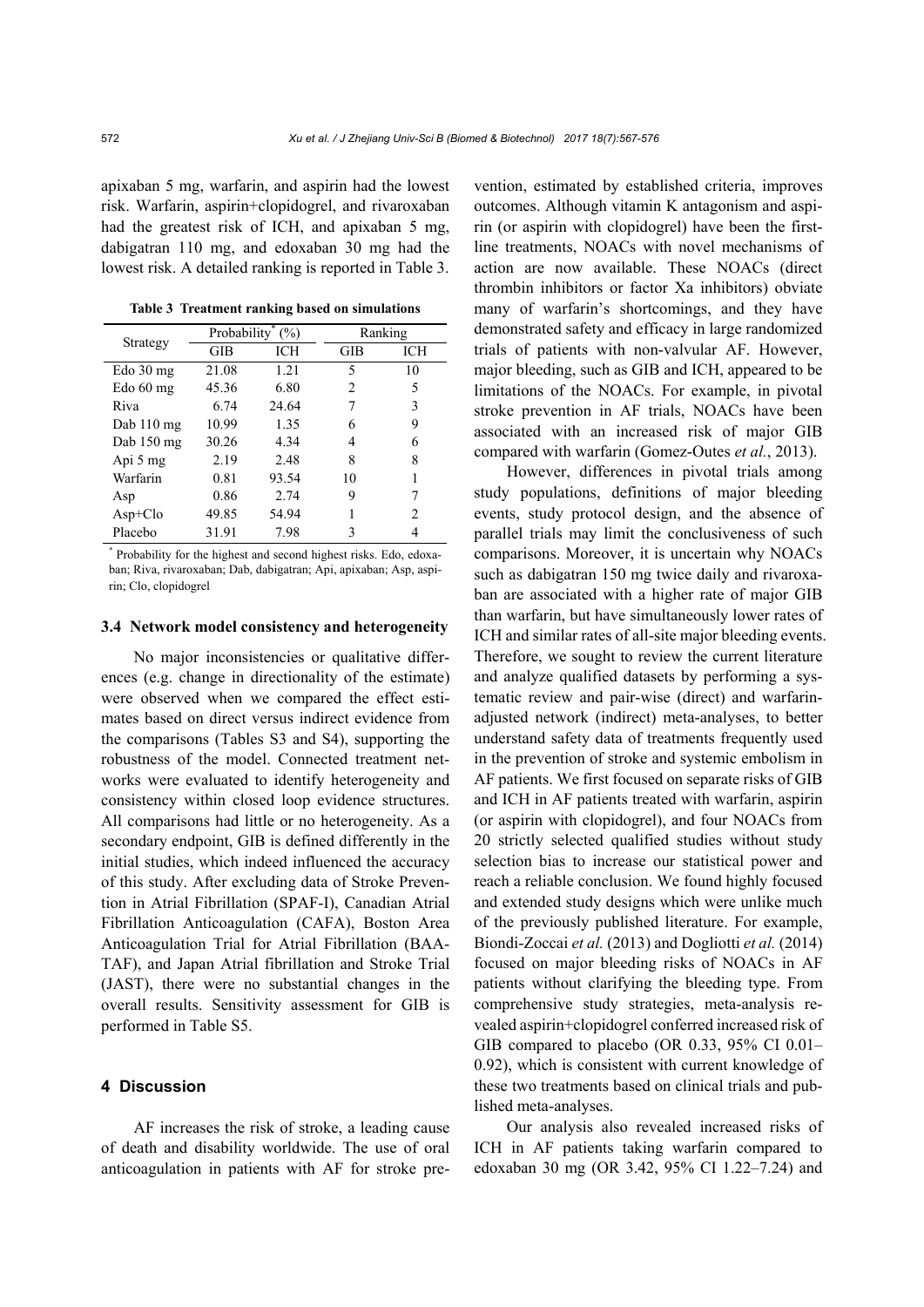dabigatran 110 mg (OR 3.56; 95% CI 1.1–8.45), which favors the above-mentioned NOACs over warfarin. Chatterjee *et al.* (2013) enrolled 57491 patients from 6 studies, and administered three NOACs (dabigatran, rivaroxaban, and apixaban), and reported that all NOACs studied reduced the risk of ICH, but Bayesian indirect comparison analysis did not reveal a significant difference between the specific medications. However, the fact that this study enrolled and pooled datasets without stratifying the study conditions (e.g. dosage of the NOACs) may reduce the statistical power of the meta-analysis.

Our meta-analysis also revealed no increased or decreased risks of GIB in AF patients taking NOACs compared to traditional coagulants and placebo, which differs from data from previously published meta-analyses and from indirect estimates of risk associated with the coagulants in this study. For example, Holster *et al.* (2013) studied the risks of NOACs in patients with different diseases (AF, acute coronary syndrome (ACS), orthopedic surgery, intensive care, and deep vein thrombosis/pulmonary embolism), and concluded that patients treated with NOACs have an increased risk of GIB, compared with those who receive standard care. However, this conclusion may be questionable with respect to specialized diseases. A possible underlying pathophysiological basis for NOAC-related GIB was the disruption of GI mucosa, an event distinct from the actual disease/condition each patient had. Apparently, for some diseases listed above, GI mucosa was impaired more severely than in AF alone. Also, oral anti-coagulants may theoretically cause GIB via: (1) systemic anticoagulation; (2) topical anticoagulation; (3) topical direct mucosal stimulation (inhibition of impaired mucosal healing). These mechanisms may occur in combination so that the degree of existing mucosal impairment, NOAC dose, topical drug concentrations, and drug absorption rates in the GI tract play an important role in GIB formation. Therefore, without evaluating inherent GI mucosal damage before NOAC management in different diseases, conclusions about NOACs of GIB in AF management are suspect.

In conclusion, based on a large pooled patient group, we report that AF management with NOACs does not change the risks of GIB and ICH compared with each other. Our network meta-analysis is by far the most comprehensive study focusing on this aspect. However, caution is required when interpreting the results of the present study. Firstly, the heterogeneity among included trials with respect to the characteristics of the patients, the length of follow-up period, differential loss to follow-up, and concomitant interventions allowed by protocols, might reduce the statistical power to find differences. Some studies with less rigor, which were conducted 10–20 years ago, might further affect the precision of the results. Secondly, it is important not to over-interpret differences in the ranking of tested therapeutic interventions generated by Bayesian inference, since small differences in data generation could lead to significant differences in ranking (Begg and Mazumdar, 1994). We recommend treatment strategies for NOACs in AF patients, specifically. Patients should be screened for GI mucosal damage or current/past bleeding history before NOAC administration. Patients should be counseled for increased risk of GIB in the setting of certain diseases, and the appropriate type and dosage of NOACs should be considered for all AF patients. Long-term follow-up data from real-world studies are still required to confirm the current published evidence and to help define the efficacy and safety of the NOACs in clinical practice.

#### **Acknowledgements**

We sincerely thank Dr. Alek CHOO (Eastern Cereal and Oilseed Research Centre, Agriculture and Agri-Food Canada, Ottawa, Canada) for providing valuable barley varieties for this study.

#### **Compliance with ethics guidelines**

Wei-wei XU, Shen-jiang HU, and Tao WU declare that they have no conflict of interest.

This article does not contain any studies with human or animal subjects performed by any of the authors.

#### **References**

Alexander, J.H., Lopes, R.D., James, S., *et al.*, 2011. Apixaban with antiplatelet therapy after acute coronary syndrome. *N. Engl. J. Med.*, **365**(8):699-708.

http://dx.doi.org/10.1056/NEJMoa1105819

Begg, C.B., Mazumdar, M., 1994. Operating characteristics of a rank correlation test for publication bias. *Biometrics*, **50**(4):1088-1101.

http://dx.doi.org/10.2307/2533446

Biondi-Zoccai, G., Malavasi, V., D'Ascenzo, F., *et al.*, 2013. Comparative effectiveness of novel oral anticoagulants for atrial fibrillation: evidence from pair-wise and warfarin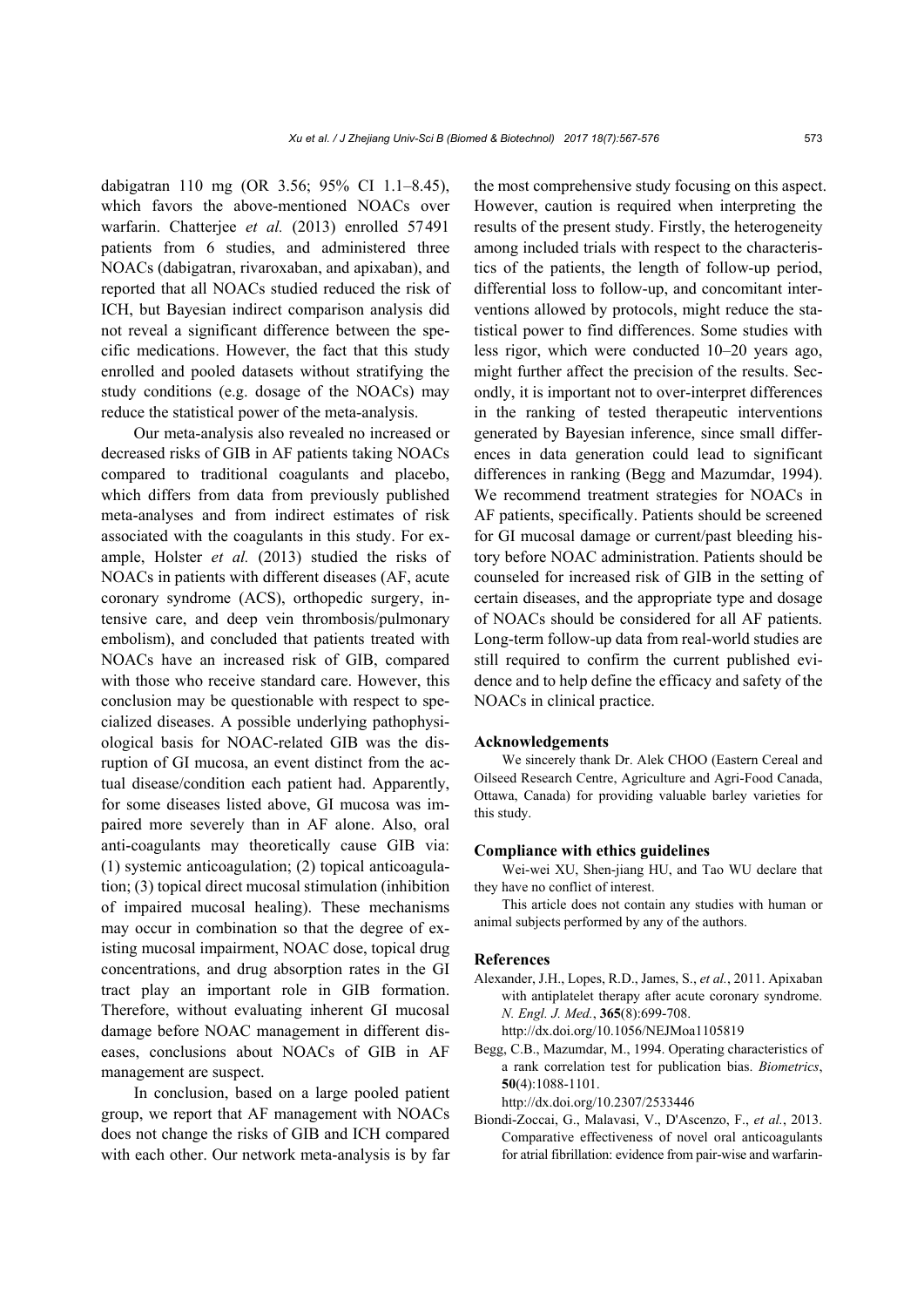controlled network meta-analyses. *HSR Proc. Intens. Care Cardiovasc. Anesth.*, **5**(1):40-54.

Camm, A.J., Lip, G.Y., de Caterina, R., *et al.*, 2012. 2012 focused update of the ESC Guidelines for the management of atrial fibrillation: an update of the 2010 ESC Guidelines for the management of atrial fibrillation. Developed with the special contribution of the European Heart Rhythm Association. *Eur. Heart J*., **33**(21):2719- 2747.

http://dx.doi.org/10.1093/eurheartj/ehs253

Candel, F.J., Matesanz, M., Cogolludo, F., *et al.*, 2004. Prevalence of atrial fibrillation and relationed factors in a population in the centre Madrid. *An. Med. Interna (Madrid)*, **21**(10):477-482.

https://doi.org/10.4321/S0212-71992004001000003

Chatterjee, S., Sardar, P., Biondi-Zoccai, G., *et al.*, 2013. New oral anticoagulants and the risk of intracranial hemorrhage: traditional and Bayesian meta-analysis and mixed treatment comparison of randomized trials of new oral anticoagulants in atrial fibrillation. *JAMA Neurol.*, **70**(12): 1486-1490.

http://dx.doi.org/10.1001/jamaneurol.2013.4021

Chen, W.C., Chen, Y.H., Hsu, P.I., *et al.*, 2014. Gastrointestinal hemorrhage in warfarin anticoagulated patients: incidence, risk factor, management, and outcome. *Bio-Med Res. Int*., **2014**:463767.

http://dx.doi.org/10.1155/2014/463767

Chung, N., Jeon, H.K., Lien, L.M., *et al.*, 2011. Safety of edoxaban, an oral factor Xa inhibitor, in Asian patients with non-valvular atrial fibrillation. *Thromb. Haemost*., **105**(3):535-544.

http://dx.doi.org/10.1160/TH10-07-0451

- Connolly, S.J., Pogue, J., Hart, R., *et al.*, 2006. Clopidogrel plus aspirin versus oral anticoagulation for atrial fibrillation in the Atrial fibrillation Clopidogrel Trial with Irbesartan for prevention of Vascular Events (ACTIVE W): a randomised controlled trial. *Lancet*, **367**(9526):1903-1912. http://dx.doi.org/10.1016/S0140-6736(06)68845-4
- Connolly, S.J., Laupacis, A., Gent, M., *et al.*, 1991. Canadian atrial fibrillation anticoagulation (CAFA) Study. *J. Am. Coll. Cardiol*., **18**(2):349-355.

http://dx.doi.org/10.1016/0735-1097(91)90585-W

- Connolly, S.J., Pogue, J., Hart, R.G., *et al.*, 2009a. Effect of clopidogrel added to aspirin in patients with atrial fibrillation. *N. Engl. J. Med*., **360**(20):2066-2078. http://dx.doi.org/10.1056/NEJMoa0901301
- Connolly, S.J., Ezekowitz, M.D., Yusuf, S., *et al.*, 2009b. Dabigatran versus warfarin in patients with atrial fibrillation. *N. Engl. J. Med*., **361**(12):1139-1151. http://dx.doi.org/10.1056/NEJMoa0905561
- Connolly, S.J., Eikelboom, J., Joyner, C., *et al.*, 2011. Apixaban in patients with atrial fibrillation. *N. Engl. J. Med*., **364**(9):806-817.

http://dx.doi.org/10.1056/NEJMoa1007432

Dias, S., Welton, N.J., Sutton, A.J., 2011. NICE DSU technical support document 2: a generalised linear modelling framework for pairwise and network meta-analysis of randomised controlled trials. Technical Support Document in Evidence Synthesis, No. TSD2. National Institute for Health and Clinical Excellence. http://core.ac.uk/download/pdf/29025987.pdf

Dias, S., Welton, N.J., Sutton, A.J., *et al.*, 2013. Evidence synthesis for decision making 4: inconsistency in networks of evidence based on randomized controlled trials. *Med. Decis. Making*, **33**(5):641-656. http://dx.doi.org/10.1177/0272989X12455847

Dogliotti, A., Paolasso, E., Giugliano, R.P., 2014. Current and new oral antithrombotics in non-valvular atrial fibrillation: a network meta-analysis of 79 808 patients. *Heart*, **100**(5): 396-405.

http://dx.doi.org/10.1136/heartjnl-2013-304347

- Dulli, D.A., Stanko, H., Levine, R.L., 2003. Atrial fibrillation is associated with severe acute ischemic stroke. *Neuroepidemiology*, **22**(2):118-123. http://dx.doi.org/10.1159/000068743
- Ezekowitz, M.D., Bridgers, S.L., James, K.E., *et al.*, 1992. Warfarin in the prevention of stroke associated with nonrheumatic atrial fibrillation. Veterans Affairs Stroke Prevention in Nonrheumatic Atrial Fibrillation Investigators. *N. Engl. J. Med*., **327**(20):1406-1412. http://dx.doi.org/10.1056/NEJM199211123272002
- Fuster, V., Ryden, L.E., Cannom, D.S., *et al.*, 2006. ACC/ AHA/ESC 2006 guidelines for the management of patients with atrial fibrillation. *Circulation*, **114**(7):e257 e354.

http://dx.doi.org/10.1161/circulationaha.106.177292

- Gersh, B.J., Tsang, T.S., Seward, J.B., 2004. The changing epidemiology and natural history of nonvalvular atrial fibrillation: clinical implications. *Trans. Am. Clin. Climatol. Assoc*., **115**:149-159.
- Gibson, C.M., Mega, J.L., Burton, P., *et al.*, 2011. Rationale and design of the Anti-Xa therapy to lower cardiovascular events in addition to standard therapy in subjects with acute coronary syndrome-thrombolysis in myocardial infarction 51 (ATLAS-ACS 2 TIMI 51) trial: a randomized, double-blind, placebo-controlled study to evaluate the efficacy and safety of rivaroxaban in subjects with acute coronary syndrome. *Am. Heart J*., **161**(5):815-821.e6. http://dx.doi.org/10.1016/j.ahj.2011.01.026
- Giorda, C.B., Nada, E., Tartaglino, B., 2014. Pharmacokinetics, safety, and efficacy of DPP-4 inhibitors and GLP-1 receptor agonists in patients with type 2 diabetes mellitus and renal or hepatic impairment. A systematic review of the literature. *Endocrine*, **46**(3):406-419. http://dx.doi.org/10.1007/s12020-014-0179-0
- Giugliano, R.P., Ruff, C.T., Braunwald, E., *et al.*, 2013. Edoxaban versus warfarin in patients with atrial fibrillation. *N. Engl. J. Med*., **369**(22):2093-2104. http://dx.doi.org/10.1056/NEJMoa1310907
- Gomez-Outes, A., Terleira-Fernandez, A.I., Calvo-Rojas, G., *et al.*, 2013. Dabigatran, rivaroxaban, or apixaban versus warfarin in patients with nonvalvular atrial fibrillation: a systematic review and meta-analysis of subgroups. *Thrombosis*, **2013**:640723.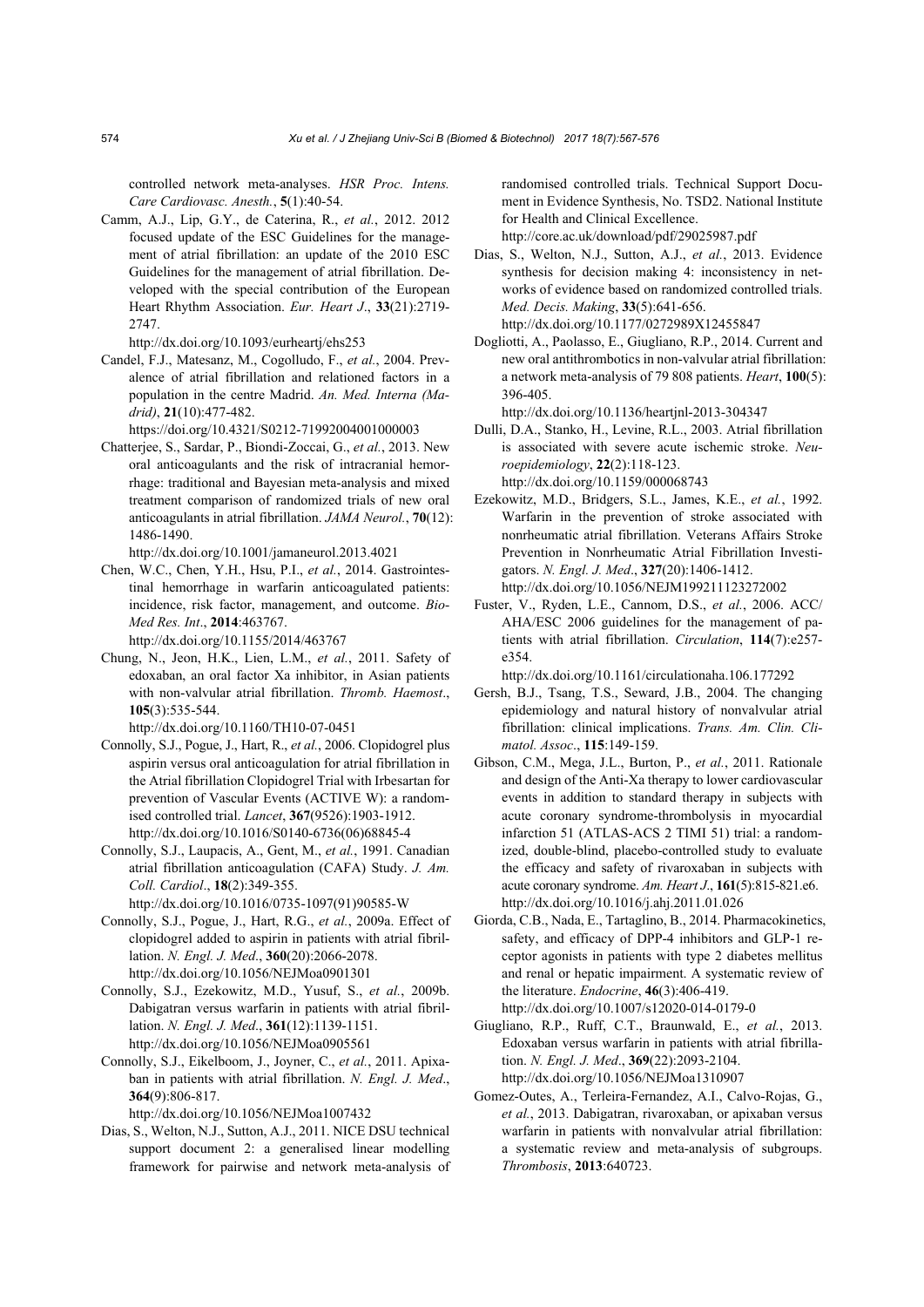http://dx.doi.org/10.1155/2013/640723

- Granger, C.B., Alexander, J.H., McMurray, J.J., *et al.*, 2011. Apixaban versus warfarin in patients with atrial fibrillation. *N. Engl. J. Med*., **365**(11):981-992. http://dx.doi.org/10.1056/NEJMoa1107039
- Gullov, A.L., Koefoed, B.G., Petersen, P., *et al.*, 1998. Fixed minidose warfarin and aspirin alone and in combination vs adjusted-dose warfarin for stroke prevention in atrial fibrillation: Second Copenhagen Atrial Fibrillation, Aspirin, and Anticoagulation Study. *Arch. Intern. Med.*, **158**(14):1513-1521.
- http://dx.doi.org/10.1001/archinte.158.14.1513 Hellemons, B.S., Langenberg, M., Lodder, J., *et al.*, 1999. Primary prevention of arterial thromboembolism in nonrheumatic atrial fibrillation in primary care: randomised controlled trial comparing two intensities of coumarin with aspirin. *BMJ*, **319**(7215):958-964. http://dx.doi.org/10.1136/bmj.319.7215.958
- Higgins, J., Green, S., 2006. Cochrane Handbook for Systematic Reviews of Interventions. John Wiley & Sons, Ltd., Chichester, UK.
- Holster, I.L., Valkhoff, V.E., Kuipers, E.J., *et al.*, 2013. New oral anticoagulants increase risk for gastrointestinal bleeding: a systematic review and meta-analysis. *Gastroenterology*, **145**(1):105-112.e15. http://dx.doi.org/10.1053/j.gastro.2013.02.041
- Hori, M., Matsumoto, M., Tanahashi, N., *et al.*, 2012. Rivaroxaban vs. warfarin in Japanese patients with atrial fibrillation. *Circ. J*., **76**(9):2104-2111.
	- http://dx.doi.org/10.1253/circj.CJ-12-0454
- Hu, D.Y., Zhang, H.P., Sun, Y.H., *et al.*, 2006. The randomized study of efficiency and safety of antithrombotic therapy in nonvalvular atrial fibrillation: warfarin compared with aspirin. *Chin. J. Cardiol.*, **34**(4):295-298 (in Chinese).
- Jansen, J.P., Naci, H., 2013. Is network meta-analysis as valid as standard pairwise meta-analysis? It all depends on the distribution of effect modifiers. *BMC Med*., **11**:159. http://dx.doi.org/10.1186/1741-7015-11-159
- January, C.T., Wann, L.S., Alpert, J.S., *et al.*, 2014. 2014 AHA/ACC/HRS guideline for the management of patients with atrial fibrillation: executive summary. *Circulation*, **130**(23):2071-2104.
- http://dx.doi.org/10.1161/CIR.0000000000000040
- Levi, M., Eerenberg, E., Kamphuisen, P.W., 2011. Bleeding risk and reversal strategies for old and new anticoagulants and antiplatelet agents. *J. Thromb. Haemost*., **9**(9):1705- 1712.
- http://dx.doi.org/10.1111/j.1538-7836.2011.04432.x
- Luengo-Fernandez, R., Gray, A.M., Rothwell, P.M., 2006. Population-based study of determinants of initial secondary care costs of acute stroke in the United Kingdom. *Stroke*, **37**(10):2579-2587.
	- http://dx.doi.org/10.1161/01.STR.0000240508.28625.2c
- Lumley, T., 2002. Network meta-analysis for indirect treatment comparisons. *Stat. Med*., **21**(16):2313-2324. http://dx.doi.org/10.1002/sim.1201
- Mant, J., Hobbs, F.D., Fletcher, K., *et al.*, 2007. Warfarin

versus aspirin for stroke prevention in an elderly community population with atrial fibrillation (the Birmingham Atrial Fibrillation Treatment of the Aged Study, BAFTA): a randomised controlled trial. *Lancet*, **370**(9586): 493-503.

http://dx.doi.org/10.1016/S0140-6736(07)61233-1

- Mega, J.L., Braunwald, E., Wiviott, S.D., *et al.*, 2012. Rivaroxaban in patients with a recent acute coronary syndrome. *N. Engl. J. Med*., **366**(1):9-19. http://dx.doi.org/10.1056/NEJMoa1112277
- Ogawa, S., Shinohara, Y., Kanmuri, K., 2011. Safety and efficacy of the oral direct factor Xa inhibitor apixaban in Japanese patients with non-valvular atrial fibrillation. *Circ. J*., **75**(8):1852-1859.
	- http://dx.doi.org/10.1253/circj.CJ-10-1183
- Patel, M.R., Mahaffey, K.W., Garg, J., *et al.*, 2011. Rivaroxaban versus warfarin in nonvalvular atrial fibrillation. *N. Engl. J. Med*., **365**(10):883-891. http://dx.doi.org/10.1056/NEJMoa1009638
- Petersen, P., Boysen, G., Godtfredsen, J., *et al.*, 1989. Placebocontrolled, randomised trial of warfarin and aspirin for prevention of thromboembolic complications in chronic atrial fibrillation: the Copenhagen AFASAK Study. *Lancet*, **333**(8631):175-179.
	- http://dx.doi.org/10.1016/S0140-6736(89)91200-2
- Ruff, C.T., Giugliano, R.P., Braunwald, E., *et al.*, 2014. Comparison of the efficacy and safety of new oral anticoagulants with warfarin in patients with atrial fibrillation: a meta-analysis of randomised trials. *Lancet*, **383**(9921): 955-962.

http://dx.doi.org/10.1016/S0140-6736(13)62343-0

- Sacco, R.L., Adams, R., Albers, G., *et al.*, 2006. Guidelines for prevention of stroke in patients with ischemic stroke or transient ischemic attack. *Stroke*, **37**(2):577-617. http://dx.doi.org/10.1161/01.STR.0000199147.30016.74
- Sato, H., Ishikawa, K., Kitabatake, A., *et al.*, 2006. Low-dose aspirin for prevention of stroke in low-risk patients with atrial fibrillation: Japan Atrial Fibrillation Stroke Trial. *Stroke*, **37**(2):447-451.

http://dx.doi.org/10.1161/01.STR.0000198839.61112.ee

Slot, K.B., Berge, E., Dorman, P., *et al.*, 2008. Impact of functional status at six months on long term survival in patients with ischaemic stroke: prospective cohort studies. *BMJ*, **336**(7640):376-379.

http://dx.doi.org/10.1136/bmj.39456.688333.BE

- Spiegelhalter, D., Thomas, A., Best, N., 2004. WinBUGS User Manual. MRC Biostatistics Unit, Cambridge.
- Sweeting, M.J., Sutton, A.J., Lambert, P.C., 2004. What to add to nothing? Use and avoidance of continuity corrections in meta-analysis of sparse data. *Stat. Med*., **23**(9):1351- 1375.

http://dx.doi.org/10.1002/sim.1761

The Boston Area Anticoagulation Trial for Atrial Fibrillation Investigators, 1990. The effect of low-dose warfarin on the risk of stroke in patients with nonrheumatic atrial fibrillation. *N. Engl. J. Med*., **323**(22):1505-1511. http://dx.doi.org/10.1056/NEJM199011293232201

Yamashita, T., Koretsune, Y., Yasaka, M., *et al.*, 2012.